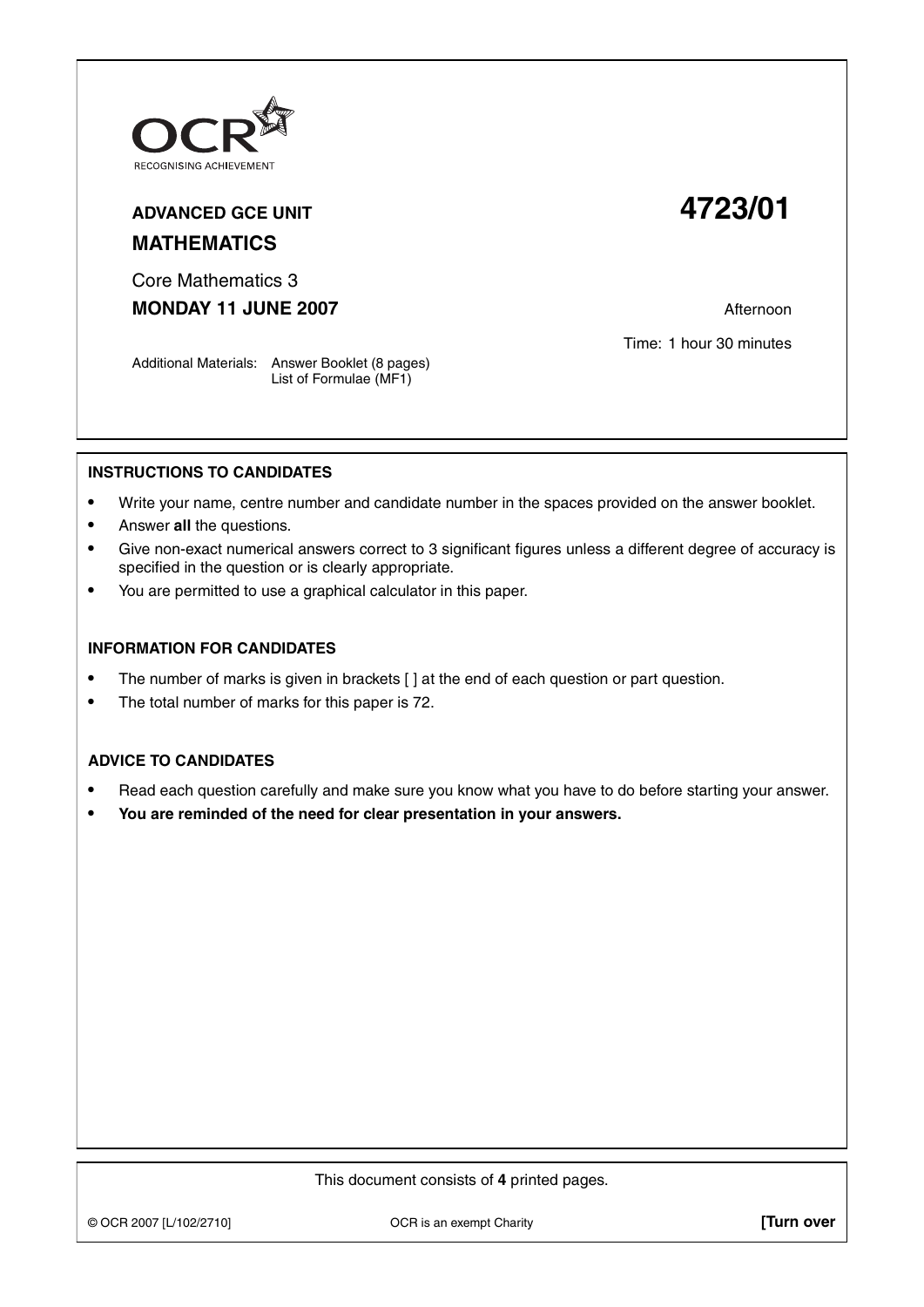**1** Differentiate each of the following with respect to *x*.

(i) 
$$
x^3(x+1)^5
$$
 [2]

(ii) 
$$
\sqrt{3x^4 + 1}
$$
 [3]

- **2** Solve the inequality  $|4x 3| < |2x + 1|$ . [5]
- **3** The function f is defined for all non-negative values of *x* by

$$
f(x) = 3 + \sqrt{x}.
$$

- **(i)** Evaluate ff(169). [2]
- (ii) Find an expression for  $f^{-1}(x)$  in terms of *x*. [2]
- (iii) On a single diagram sketch the graphs of  $y = f(x)$  and  $y = f^{-1}(x)$ , indicating how the two graphs are related. [3]
- **4** The integral *I* is defined by

$$
I = \int_0^{13} (2x+1)^{\frac{1}{3}} dx.
$$

- **(i)** Use integration to find the exact value of *I*. [4]
- **(ii)** Use Simpson's rule with two strips to find an approximate value for *I*. Give your answer correct to 3 significant figures.  $[3]$
- **5** A substance is decaying in such a way that its mass, *m* kg, at a time *t* years from now is given by the formula

$$
m = 240 e^{-0.04t}.
$$

- **(i)** Find the time taken for the substance to halve its mass. [3]
- **(ii)** Find the value of *t* for which the mass is decreasing at a rate of 2.1 kg per year. [4]

6 (i) Given that 
$$
\int_0^a (6e^{2x} + x) dx = 42
$$
, show that  $a = \frac{1}{2} \ln(15 - \frac{1}{6}a^2)$ . [5]

**(ii)** Use an iterative formula, based on the equation in part **(i)**, to find the value of *a* correct to 3 decimal places. Use a starting value of 1 and show the result of each iteration. [4]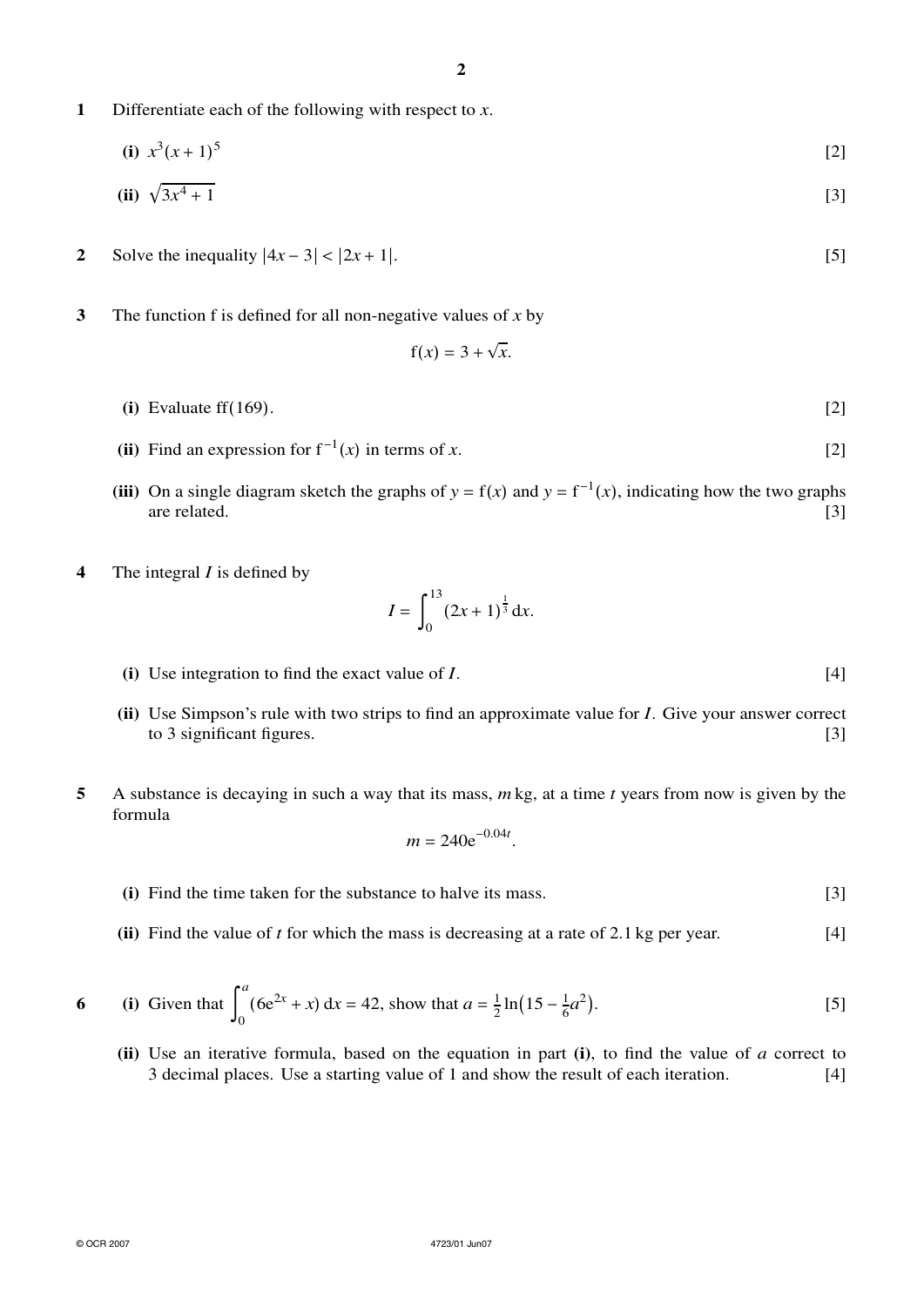- **7** (i) Sketch the graph of  $y = \sec x$  for  $0 \le x \le 2\pi$ . [2]
	- (ii) Solve the equation sec  $x = 3$  for  $0 \le x \le 2\pi$ , giving the roots correct to 3 significant figures. [3]
	- (iii) Solve the equation sec  $\theta = 5$  cosec  $\theta$  for  $0 \le \theta \le 2\pi$ , giving the roots correct to 3 significant figures. figures. [4]
- **8** (i) Given that  $y = \frac{4 \ln x 3}{4 \ln x + 3}$ , show that  $\frac{dy}{dx} = \frac{24}{x(4 \ln x + 3)^2}$ . [3]
	- (ii) Find the exact value of the gradient of the curve  $y = \frac{4 \ln x 3}{4 \ln x + 3}$  at the point where it crosses the  $x$ -axis.  $[4]$

**(iii)**



The diagram shows part of the curve with equation

$$
y = \frac{2}{x^{\frac{1}{2}}(4\ln x + 3)}.
$$

The region shaded in the diagram is bounded by the curve and the lines  $x = 1$ ,  $x = e$  and  $y = 0$ . Find the exact volume of the solid produced when this shaded region is rotated completely about the *x*-axis.  $[4]$ 

**9 (i)** Prove the identity

$$
\tan(\theta + 60^\circ)\tan(\theta - 60^\circ) \equiv \frac{\tan^2 \theta - 3}{1 - 3\tan^2 \theta}.
$$
 [4]

(ii) Solve, for  $0^{\circ} < \theta < 180^{\circ}$ , the equation

$$
\tan(\theta + 60^{\circ})\tan(\theta - 60^{\circ}) = 4\sec^2\theta - 3,
$$

giving your answers correct to the nearest 0.1◦ .  $[5]$ 

**(iii)** Show that, for all values of the constant  $k$ , the equation

$$
\tan(\theta + 60^\circ)\tan(\theta - 60^\circ) = k^2
$$

has two roots in the interval  $0° < \theta < 180°$ .

.  $[3]$